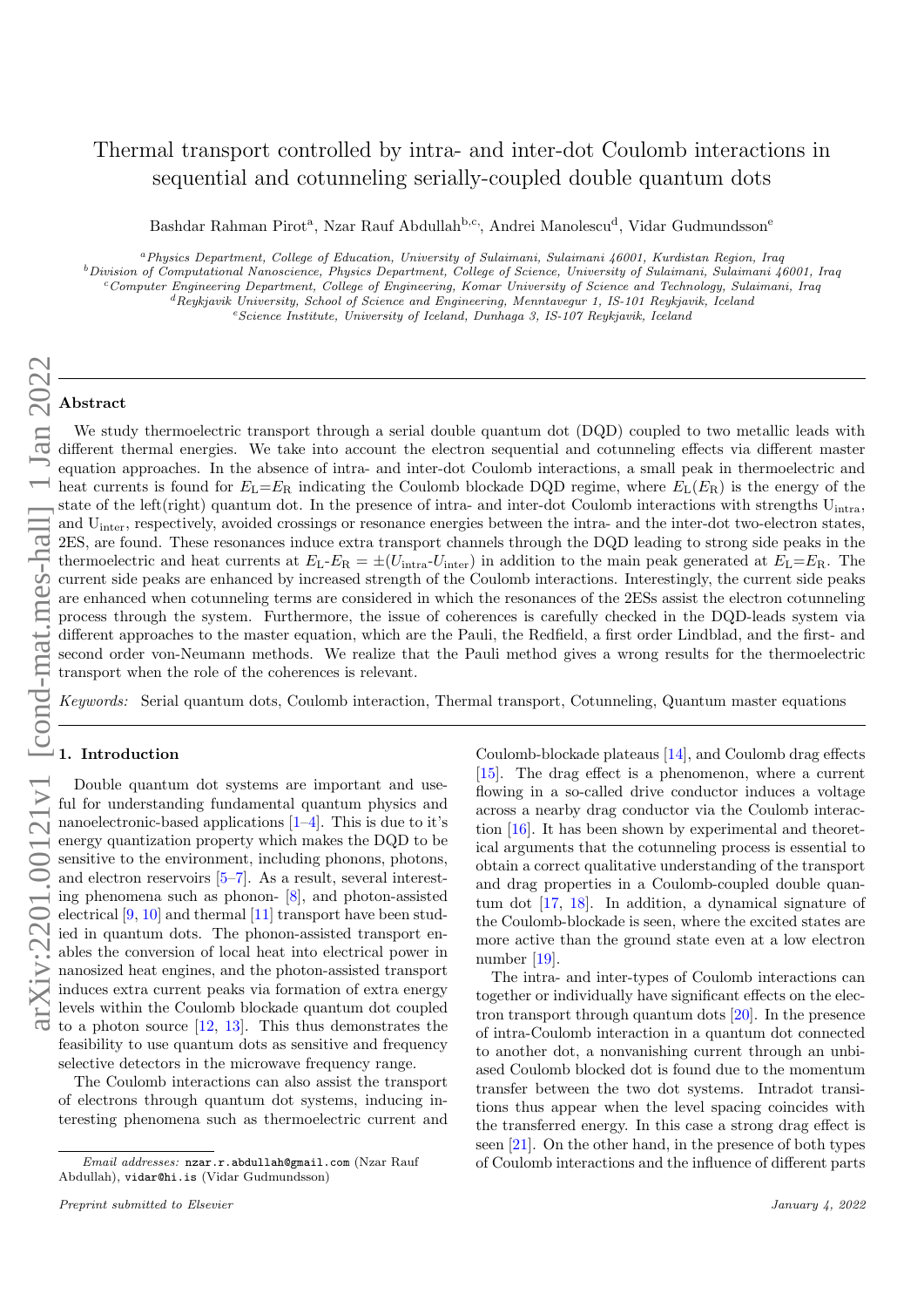of the Coulomb interaction inside a triple quantum dots have been identified. It has been demonstrated that the Coulomb interaction between electrons opens up a large variety of different channels, when the spin degeneracy of the levels is included. In particular, it enhances electron transport in the triple dots [\[22\]](#page-7-18).

Motivated by the aforementioned studies, we consider double serial quantum dots coupled to two metallic leads via tunneling contacts. The inter- and intra-Coulomb interaction in the DQD are taken into account, and the Coulomb interaction in the leads is ignored. We find that the most relevant states in the transport are twoelectron states, 2ES. Two different categories of 2ES are seen. First, the 2ESs within a dot and influenced by the intra-dot Coulomb interaction. Second, the 2ESs formed between dots and influenced by the inter-dot Coulomb interaction. A pronounce enhancement in thermoelectric transport is found when these two types of 2ESs interact. In addition, different types of master equations are used to study the thermoelectric, the heat, and the energy currents, and their results are compared. Finally, the role of cotunneling via a second-order von-Nummen equation is shown on the thermoelectric current.

The work is organized as follows: in Sec. [2](#page-1-0) the Hamiltonian of the total system, QD and leads, and the master equation formalism are presented. In Sec. [3](#page-2-0) the results of thermal transport under Coulomb interaction are displayed. In Sec. [4,](#page-6-0) the main conclusion and remarks are presented.

## <span id="page-1-0"></span>2. Model and Theory

The system under study is a composed of a serial DQD connected to two external metallic leads via tunnel barriers which is described by the following Hamiltonian [\[22,](#page-7-18) [23\]](#page-7-19)

$$
\hat{H} = \hat{H}_{\text{DQD}} + \hat{H}_{\text{leads}} + \hat{H}_{\text{T}},\tag{1}
$$

where  $\hat{H}_{\text{DQD}}$  is the Hamiltonian of the DQD,  $\hat{H}_{\text{leads}}$  indicates the Hamiltonian of the leads, and  $\hat{H}_{\rm T}$  represents the tunneling Hamiltonian between the DQD and the leads. The serial DQD is connected to the two leads from the left and the right sides. The Hamiltonian of DQD can be described via [\[8\]](#page-7-4).

$$
\hat{H}_{\text{DQD}} = \hat{H}_{\text{L}} + \hat{H}_{\text{R}} + \hat{H}_{\Omega},\tag{2}
$$

where  $\hat{H}_{\text{L}}$  is the Hamiltonian of the left quantum dot, L,  $\hat{H}_{\text{R}}$  is for the right dot, R, and  $\hat{H}_{\Omega}$  is the coupling between the dots. The Hamiltonian of the left dot in occupation number representation can be defined as

$$
\hat{H}_{\rm L} = \sum_{n\sigma} E_{\rm L} \hat{a}_{Ln\sigma}^{\dagger} \hat{a}_{Ln\sigma} \n+ \frac{U_{\rm intra}}{2} \sum_{nn'mm'} \sum_{\sigma\sigma'} \hat{a}_{Ln\sigma}^{\dagger} \hat{a}_{Ln'\sigma'}^{\dagger} \hat{a}_{Ln'\sigma'} \hat{a}_{Ln\sigma}.
$$
\n(3)

Herein,  $E_{\rm L}$  is the energy level of the left dot,  $\hat{a}_{Ln\sigma}^{\dagger}(\hat{a}_{Ln\sigma})$ denotes the spin-dependent,  $\sigma$ , creation(annihilation) operator in the left dot, and Uintra is a constant intradot Coulomb interaction. The right dot is treated analogously with  $L \to R$ . The two quantum dots are coupled by

$$
\hat{H}_{\Omega} = \sum_{nn',\sigma} \Omega \hat{a}_{Rn'\sigma}^{\dagger} \hat{a}_{Ln\sigma} + h.c.
$$
  
+ 
$$
\sum_{nn',\sigma\sigma'} U_{\text{inter}} \hat{a}_{Ln\sigma}^{\dagger} \hat{a}_{Rn'\sigma'}^{\dagger} \hat{a}_{Rn'\sigma'} \hat{a}_{Ln\sigma}, \qquad (4)
$$

with the inter-dot tunnel coupling strength,  $\Omega$ , and the inter-dot Coulomb interaction,  $U_{\text{inter}}$ , between neighboring dots. Both the intra- and the inter-Coulomb matrix elements are treated in the same way as is shown in Ref. [\[22\]](#page-7-18). The Hamiltonian of each lead is

$$
\hat{H}_{\text{leads}} = \sum_{q\sigma l} \varepsilon_{q\sigma l} d_{q\sigma l}^{\dagger} d_{q\sigma l},\tag{5}
$$

where  $\varepsilon_{q\sigma l}$  denotes the spin-dependent energy levels of the leads,  $d_{q\sigma l}^{\dagger}(d_{q\sigma l})$  indicates the electron creation(annihilation) operator in the leads with index  $l$  (typically right and left lead, respectively), and the momentum quantum number  $q$  refers to states in a continuum of states. The tunneling Hamiltonian,  $\hat{H}_{\rm T}$ , can be expressed by

$$
\hat{H}_{\rm T} = \sum_{n,q\sigma l} t_{nl} a_{n\sigma}^{\dagger} d_{q\sigma l} + \text{H.c.},\tag{6}
$$

where  $t_{nl}$  introduces the tunneling amplitude between the leads and the  $L$  or the  $R$  dot. The tunneling amplitude is connected to the tunneling rate via [\[24\]](#page-7-20)

$$
\Gamma_{\alpha q,i}(E) = 2\pi \sum_{q} |t_{nl}|^2 \delta(E_{L,R} - \varepsilon_{q\sigma l}). \tag{7}
$$

The electron evolution in the total system, the DQD and the leads, is described by the Liouville-von Neumann equation for the total density matrix of the full system,  $\rho(t)$  [\[25,](#page-8-0) [26\]](#page-8-1). Since we are interested in the time evolution of the electrons in the DQD, the dynamics of the total system is projected on the central system, the serial DQD, leading to the reduced density operator,  $\rho_{\rm S}(t)$ , describing the electrons in the DQD under the influence of the leads. This can be obtained by tracing out the variables of the leads [\[27,](#page-8-2) [28\]](#page-8-3)

<span id="page-1-1"></span>
$$
\rho_{\rm S}(t) = Tr_{\rm leads} \{\rho(t)\} \,. \tag{8}
$$

The solution of the resulting Eq. [\(8\)](#page-1-1) for the reduced density operator is implemented with the QmeQ package [\[24\]](#page-7-20), which numerically gives  $\rho_{\rm S}(t)$  in the interacting manybody Fock basis of the DQD. Consequently, the transport properties of the system can be obtained using  $\rho_{\rm S}(t)$ .

We calculate the thermoelectric properties of the DQD in the steady state regime. So, we apply a thermal gradient to the DQD via a temperature difference between the leads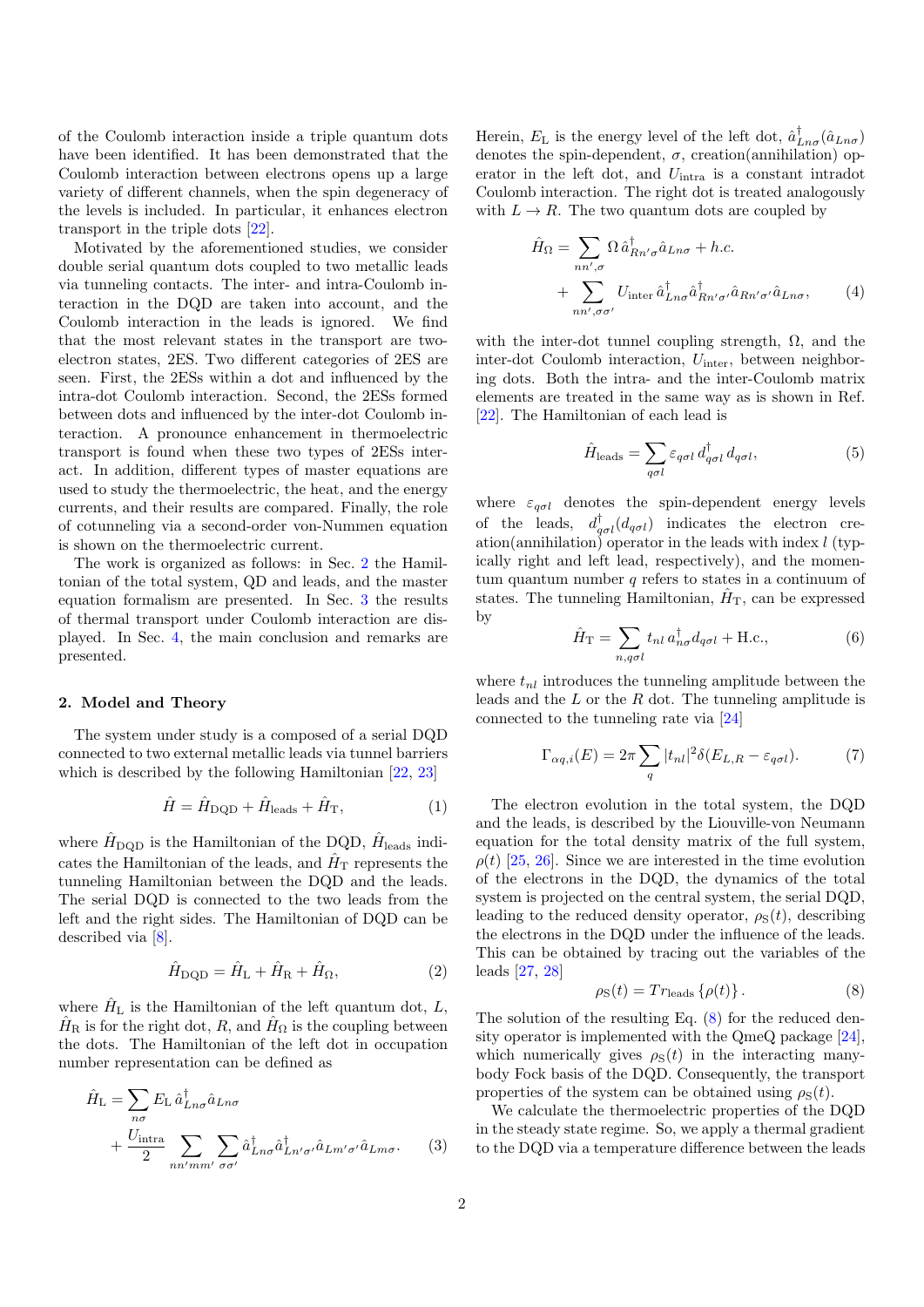[\[29\]](#page-8-4). The thermoelectric current, TEC ( $I<sup>TEC</sup>$ ), through the lead channel  $n$  is introduced as

$$
I_n^{\text{TEC}} = -\frac{\partial}{\partial t} \langle N_n \rangle, = -i \langle [H, N_n] \rangle, \qquad (9)
$$

with  $N_n = \sum_q d_{nq}^{\dagger} d_{nq}$ . The energy current, EC  $(I_n^{\text{EC}})$ , is determined using

$$
I_n^{\text{EC}} = -\frac{\partial}{\partial t} \langle H_n \rangle = -i \langle [H, H_n] \rangle, \qquad (10)
$$

where  $H_n = \sum_q d_{nq}^{\dagger} d_{nq}$ . Finally, the heat current, HC  $(I_n^{\text{HC}}),$  [\[30\]](#page-8-5) emerging from the lead channel n is represented by

<span id="page-2-2"></span>
$$
I_n^{\text{HC}} = I_n^{\text{EC}} - \mu I_n^{\text{TEC}},\tag{11}
$$

where  $\mu$  is the common chemical potential of the leads.

#### <span id="page-2-0"></span>3. Results

In this section, we introduce the results for a device, a serial DQD with small interdot tunnel coupling  $\Omega =$ 0.05 meV, that is weakly coupled to the leads. The temperature gradient applied to the leads generates different energy distributions in the leads around their electrochemical potentials  $\mu$ . The chemical potential of both leads are assumed to be equal,  $\mu_L = \mu_R = 0.0$ . The the firstorder von-Neumann master equation, 1vN, implemented with the QmeQ package is used to calculate the thermoelectric properties of the DQD-leads system with the assumption that  $k_B = 1.0$ . The evolution of the central system, the serial DQD, is defined by the reduced density operator,  $\rho_s$  [\[6,](#page-7-21) [31\]](#page-8-6), where the density matrix elements for the sectors in the Fock space determined by the number of electron/hole excitation in the leads are grouped together [\[22\]](#page-7-18). In the 1vN method, only sequential tunneling in the case of coherences is included, and the coupling strength between the DQD and leads has to be smaller than the temperature of the leads  $\Gamma_{L,R} \ll T_{L,R}$ . Another remark for the 1vN is that it can violate the positivity of  $\rho_S$  if the coupling of the DQD with leads is too strong, which is an unphysical situation that must be avoided [\[32\]](#page-8-7).

In order to satisfy the conditions for 1vN, we assume that the thermal energy of the leads  $k_B T_L (k_B T_R)$  is 1.5(0.5) meV, and the coupling strength between the DQD and the leads is  $\Gamma_{L,R} = 90 \times 10^{-6}$  meV. The condition of  $\Gamma_{L,R} \ll T_{L,R}$  is thus satisfied in our calculations [\[33\]](#page-8-8).

#### 3.1. The DQD without Coulomb interactions

We first consider no Coulomb interactions, intra- and inter, in the DQD, i.e.  $U_{\text{intra}} = U_{\text{inter}} = 0.0$ . The energy spectrum of the DQD in the absence of the Coulomb interactions is shown in Fig. [1.](#page-2-1) The Many-body energy spectrum is displayed as a function of  $\Delta = E_L - E_R$ . One can clearly see that the zero-electron state, 0ES, (purple rectangles) remains at zero independent of the tuning of ∆. In contrast, the one-electron states, 1ES, (green rectangles), and the three-electron states, 3ES, (red circles)

coincide and change with  $\Delta$ . Each 1ES, and 3ES is double degenerate due to the spin of the electrons,  $\sigma = \uparrow, \downarrow$ . There are two types of 2ES, states with one electron in each dot have a flat dispersion in Fig. [1,](#page-2-1) and the states with both electrons in the same dot have a strong dispersion. The

<span id="page-2-1"></span>

Figure 1: Many-Body (MB) energy spectrum as a function of  $E_L-E_R$ for zero-electron states, 0ES, (purple rectangles), one-electron state, 1ES, (green triangle), two-electron states, 2ES (blue diamond), and three-electron states, 3ES, (red circles) for the DQD without Coulomb interactions,  $U_{intra} = U_{inter} = 0.0$ . The vertical golden line is the position when  $E_{\rm L} = E_{\rm R}$ . There are two types of 2ES: They can have both electrons in the same dot (two lines with blue diamonds that change with  $E_L-E_R$ ) or one electron in either dot (the blue diamonds that do not change with  $E_L-E_R$ ).

vertical golden line denotes the position where the  $E<sub>L</sub>$  is equal to  $E_{\rm R}$ . At this point the energy levels of the left dot are crossing the energy levels of the right dot. It is interesting to see that the 1ES, 2ES, and 3ES of the left dot are in resonance with those of the right dot at  $E<sub>L</sub> = E<sub>R</sub>$ .

To get insight into the physical properties, we present the occupation or the partial occupation of the energy states of the DQD in Fig. [2](#page-3-0) for the 1ESs (a), 2ESs (b), and 3ESs (c). We find four occupied 1ESs shown in Fig.  $2(a)$  $2(a)$ , which are labeled as  $(2), (3), (4),$  and  $(5)$ . The state |1) is the 0ES which has zero occupation (not shown). For negative values of  $E_L$ - $E_R$ , which means that  $E_L$  is lower than  $E_{\rm R}$ , the states (2) and (4) are occupied indicating an electron shift from left lead to the left dot. These two states thus correspond to the left dot. At the same time, occupation of |3) and |5) is almost zero indicating unoccupied states of the right quantum dot. Further tuning the  $E_L-E_R$ , the states of (2) and (4) are slowly loosing their occupation while the states of |3) and |5) gain occupation until  $E_{\rm L} = E_{\rm R}$  where the occupation of these four states are almost the same demonstrating a resonance condition of these states. This confirms the crossing or resonance condition of the [1](#page-2-1)ESs shown in Fig. 1 at  $E<sub>L</sub> = E<sub>R</sub>$ . Further tuning  $E_L-E_R$  to positive values, meaning that  $E_L$  is higher than  $E_R$ , all the 1ESs loose occupation or become unpopulated.

The same scenario can be seen for the 3ES shown in Fig.  $2(c)$  $2(c)$ . The difference here is that the occupation of the 3ESs at negative value of  $E_L$ - $E_R$  is lower than that for positive value of  $E_{\rm L}$ - $E_{\rm R}$ .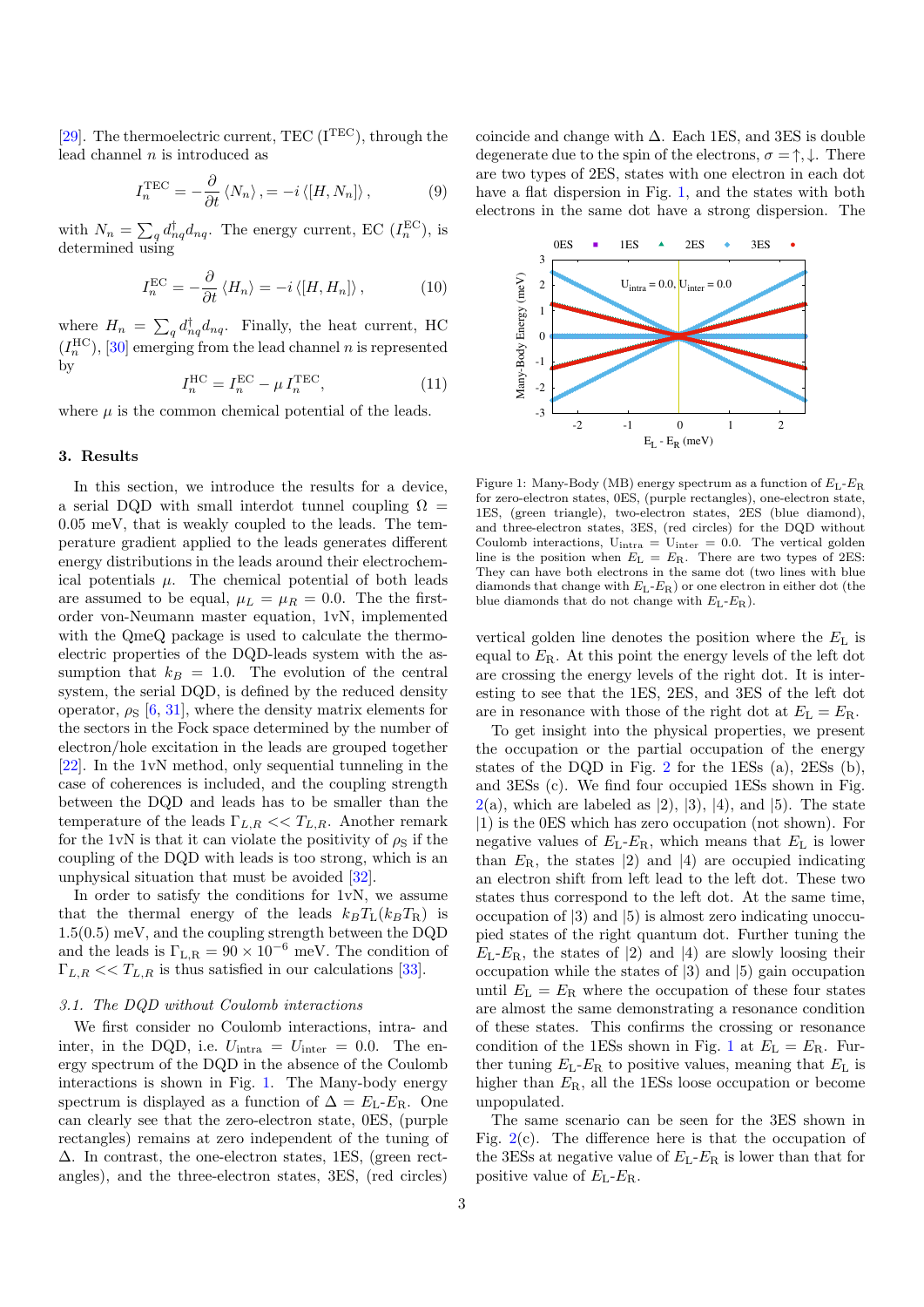<span id="page-3-0"></span>

Figure 2: Partial occupation as a function of  $E_{\rm L}$ - $E_{\rm R}$  for the oneelectron state, 1ES, (a), the two-electron states, 2ES (b), and the three-electron states, 3ES, (c) of the DQD without Coulomb interactions,  $U_{\text{intra}} = U_{\text{inter}} = 0.0$ . The chemical potentials of the leads are  $\mu$ <sub>L</sub> =  $\mu$ <sub>R</sub> = 0.0, which coincides with the vertical golden line when  $E_L = E_R$ . In Fig. (b), dashed lines are the occupation of the 2ES when both electrons are found in the same dot, and solid lines are the occupation of the 2ES when one electron is in either dot. The thermal energy of the leads are assumed to be  $k_B T_L = 1.5$  meV and  $k_B T_R = 0.5$  meV, and the coupling strength is  $\Gamma_{L,R} = 90 \times 10^{-6}$  meV.

The most interesting part is the occupation of 2ESs presented in Fig. [2\(](#page-3-0)b) where the dashed lines are the occupation of the 2ESs with both electrons in the same dot, while the solid lines are the occupation of the 2ES when one electron is in either dot. We can clearly see that both types of 2ESs are in resonance at  $E<sub>L</sub> = E<sub>R</sub>$ . At this point, the 2ESs corresponding to one electron in either dot have gained occupation.

The occupation of all states generates or controls the themoelectric current (a), the heat and energy currents (b) shown in Fig. [3,](#page-3-1) and the currents get maxima at  $E<sub>L</sub> = E<sub>R</sub>$ corresponding to the crossing of energy states of the DQD. The thermal currents are very small with the TEC in the range of atto amperes and the HC, and EC are in the range of atto watts. This could occur as the chemical potentials of the leads are set to zero. At this point, the states of the DQD are aligned with the chemical potential at  $E_L-E_R = 0.0$  meV. This location thus corresponds to half filling of states, and at the half filling the thermal currents should be very small or zero [\[34\]](#page-8-9). The HC is exactly equal to the EC in the DQD because the chemical potential is zero. At zero value of  $\mu$ ,  $I^{HC}$  should be equal to  $I<sup>EC</sup>$  as can be predicted from Eq. [\(11\)](#page-2-2).

#### 3.2. The DQD with Coulomb interactions

In this section, we consider the intra- and inter-dot Coulomb interaction in the DQD. The strength of the inter-dot Coulomb interaction is fixed as  $U_{inter} = 1.0$  meV, and three values of the intra-dot Coulomb interaction will be considered,  $U_{intra} = 1.8, 2.2, and 2.6 meV$ . Under

<span id="page-3-1"></span>

Figure 3: Thermoelectric current, TEC, Heat current, HC, Energy current, EC, as a function of  $E_L$ - $E_R$  for the double quantum dots without intra- and inter-dot Coulomb interactions,  $U_{\text{intra}} = 0.0$  and  $U_{\text{inter}} = 0.0$ , respectively. The chemical potentials of the leads are  $\mu_L = \mu_R = 0.0$  meV which coincides with the vertical golden line when  $E_L = E_R$ . The thermal energy of the leads are assumed to be  $k_B T_L = 1.5~\mathrm{meV}$  and  $k_B T_R = 0.5~\mathrm{meV},$  and the coupling strength is  $\Gamma_{L,R} = 90 \times 10^{-6}$  meV.

these assumptions,  $U_{inter}$ ,  $U_{inter} > k_BT$  indicating that the charging energy is larger than the thermal energy of the leads. So, the Coulomb interactions can effectively influence the characteristics of the thermal transport [\[35\]](#page-8-10).

The many-body energy (MBE) spectrum of the serial DQD including intra-dot Coulomb interactions with strength of  $U_{intra} = 1.8$  (a), 2.2 (b), 2.6 meV (c) is presented in Fig. [4.](#page-4-0) The inter-dot Coulomb interaction strength is assumed to be  $U_{inter} = 1.0$  meV here. Compairing to the energy spectrum of the DQD without Coulomb interactions shown in Fig. [1,](#page-2-1) several channels due to crossing of energy states emerge in the MBE spectrum, when the Coulomb interactions are considered.

The first channel is the position when  $E_L-E_R=0$ . At this position, three crossings of the states 1ESs, 2ESs and 3ESs of both quantum dots are formed at different energy values of the MBE spectrum. The crossing of the 1ESs at the zero value of the MBE is seen, while the crossings of intra-dot 2ESs appears at 1.8, 2.2, and 2.6 meV of the MBE for  $U_{intra} = 1.8, 2.2,$  and  $2.6$  meV, respectively. Furthermore, the inter-dot 2ESs emerges at 1.0 meV for all three cases of the intra-dot Coulomb interaction, which is expected as  $U_{inter} = 1.0$  meV. The crossings of the 3ESs are found at 3.8, 4.2, and 4.6 meV of the MBE for  $U_{intra} = 1.8, 2.2, and 2.6 meV at E<sub>L</sub>-E<sub>R</sub> = 0, respectively.$ tively. These three crossing of the 1ESs, 2ESs, and 3ESs at  $E_L-E_R=0$  are identified as the main channel for electron transport.

The second and the third channels are seen at the crossing energy between inter- and intera-dot 2ESs at  $E_L-E_R =$  $\pm (U_{\text{intra}}-U_{\text{inter}})$ . As a results, extra side-channels are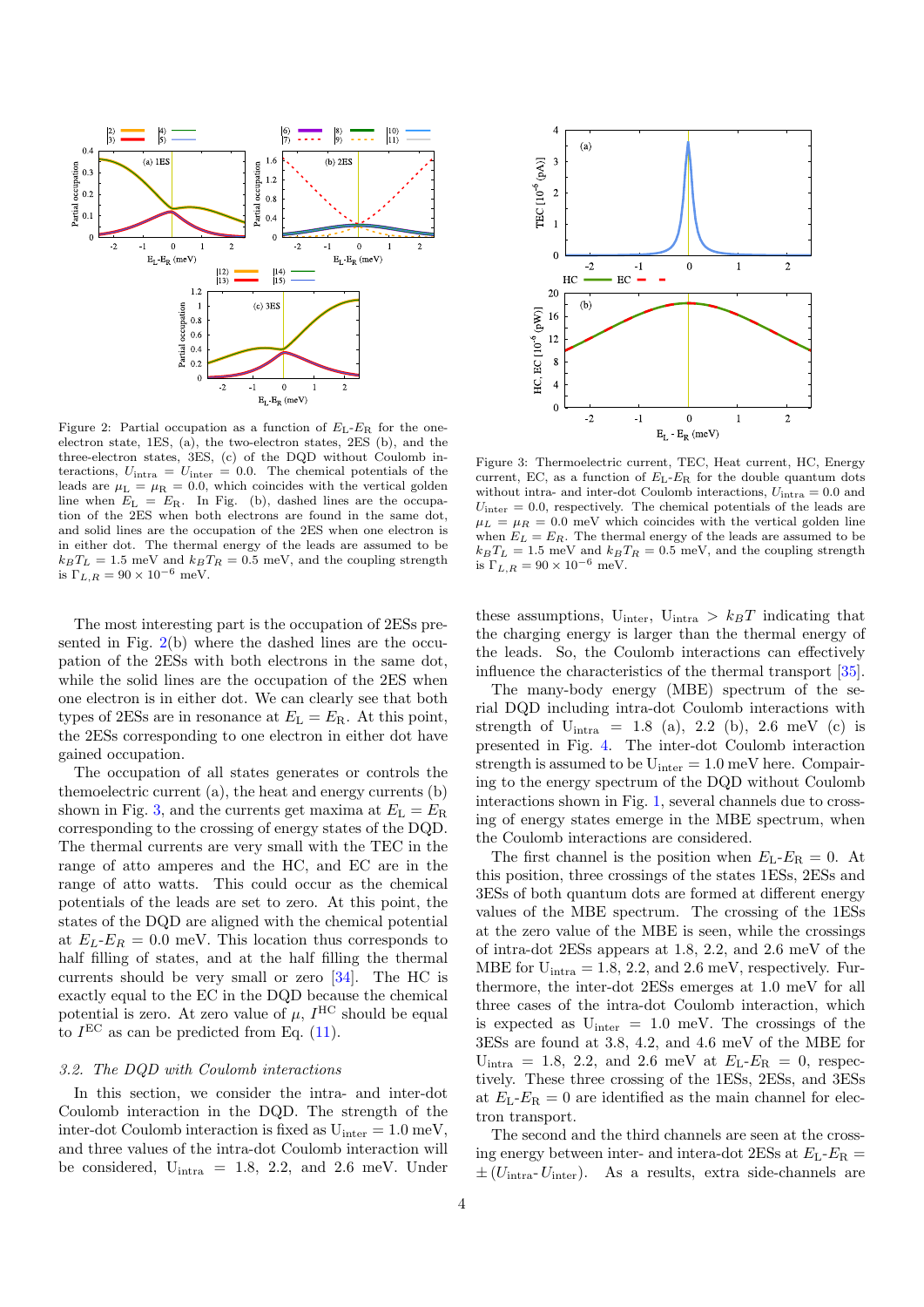<span id="page-4-0"></span>

Figure 4: Many-Body (MB) energy spectrum as a function of  $E_L$ - $E_R$ for zero-electron states, 0ES, (purple rectangles), one-electron states, 1ES, (green triangle), two-electron states, 2ES (blue diamond), and three-electron states, 3ES, (red circles). The vertical golden line (middle line) is the energy position when  $E_L = E_R$ , and the other two vertical golden lines (left and right) are the positions when the two types of the 2ES are crossing. Three different strengths of intraand inter-dot Coulom interactions are considered. The strength of the inter-dot Coulomb interaction is fixed at  $U_{inter} = 1.0$  meV, and the strength of intra-dot Coulomb interaction is changed to  $U_{intra} =$ 1.8 (a), 2.2 (b), 2.6 meV (c). The thermal energy of the leads are assumed to be  $k_B T_L = 1.5$  meV and  $k_B T_R = 0.5$  meV, and the coupling strength is  $\Gamma_{L,R} = 90 \times 10^{-6}$  meV.

<span id="page-4-1"></span>

Figure 5: Partial occupation as a function of  $E_L - E_R$  for the oneelectron state, 1ES, (a), two-electron states, 2ES (b), and threeelectron states, 3ES, (c) in the presence of Coulomb interactions,  $U_{\text{intra}} = 1.8 \text{ meV}$  and  $U_{\text{inter}} = 1.0 \text{ meV}$ . The chemical potentials of the leads are  $\mu_L = \mu_R = 0.0$  meV, which coincides with the middle vertical golden line when  $E_L = E_R$ . In Fig. (b), dashed lines are the occupation of the 2ES when both electrons are found in the same dot, and solid lines are the occupation of the 2ES when one electron is in either dot. The thermal energy of the leads are assumed to be  $k_BT_L = 1.5$  meV and  $k_BT_R = 0.5$  meV, and the coupling strength is  $\Gamma_{L,R} = 90 \times 10^{-6}$  meV.

found at  $\pm 0.8$ ,  $\pm 1.2$ , and  $\pm 1.6$  meV for U<sub>intra</sub> = 1.8, 2.2, and 2.6 meV, respectively. These extra-side channels are totally formed by the presence of the intra- and the interdot Coulomb interactions in the DQD. These extra-side channels are not seen in for the transport results in the absence of the Coulomb interactions shown in Fig. [1.](#page-2-1)

To further understand the properties of the serial DQD with Coulomb interactions, their occupation for the 1ESs (a), the 2ESs (b), and the 3ESs (c) are displayed in Fig. [5](#page-4-1) for  $U_{inter} = 1.0$  meV and  $U_{intra} = 1.8$  meV. The crossings of the 1ESs and the 3ESs are found at  $E_L-E_R=0$  in which the occupations of 3ESs are strongly suppressed.

It is very interesting to see the occupations of the intradot 2ESs (dashed line) and the inter-dot 2ESs (solid line). Comparing to the occupation of the 2ESs in the absence of Coulomb interaction shown in Fig. [2b](#page-3-0), the crossing of occupations between the intra-dot 2ESs and the inter-dot 2ESs are found at  $E_L-E_R = \pm (U_{\text{intra}}-U_{\text{inter}})$ . At the point where  $E_{\rm L}$ - $E_{\rm R}$  =  $\pm (U_{\rm intra}$ - $U_{\rm inter})$  =  $\pm 0.8$  meV, the populated inter-dot 2ES (green line) and the depopulated intradot 2ES (red dashed line) are crossing due to their resonance at  $\pm 0.8$  meV shown in Fig. [4\(](#page-4-0)a). The "exchange" of the occupation of these two types of 2ESs is seen at  $E_{\rm L}$ - $E_{\rm R} = 0.0$ .

The partial occupation of the the 2ESs in the presence of the intra-dot Coulomb interaction with strength  $U_{intra} = 2.2$  (a), and 2.6 meV (b), and the fixed value of  $U_{\text{inter}} = 1.0 \text{ meV}$  are displayed in Fig. [6.](#page-5-0) In this case, we only present the occupation of the 2ESs because the occupation of the 1ESs and the 3ESs are qualitatively similar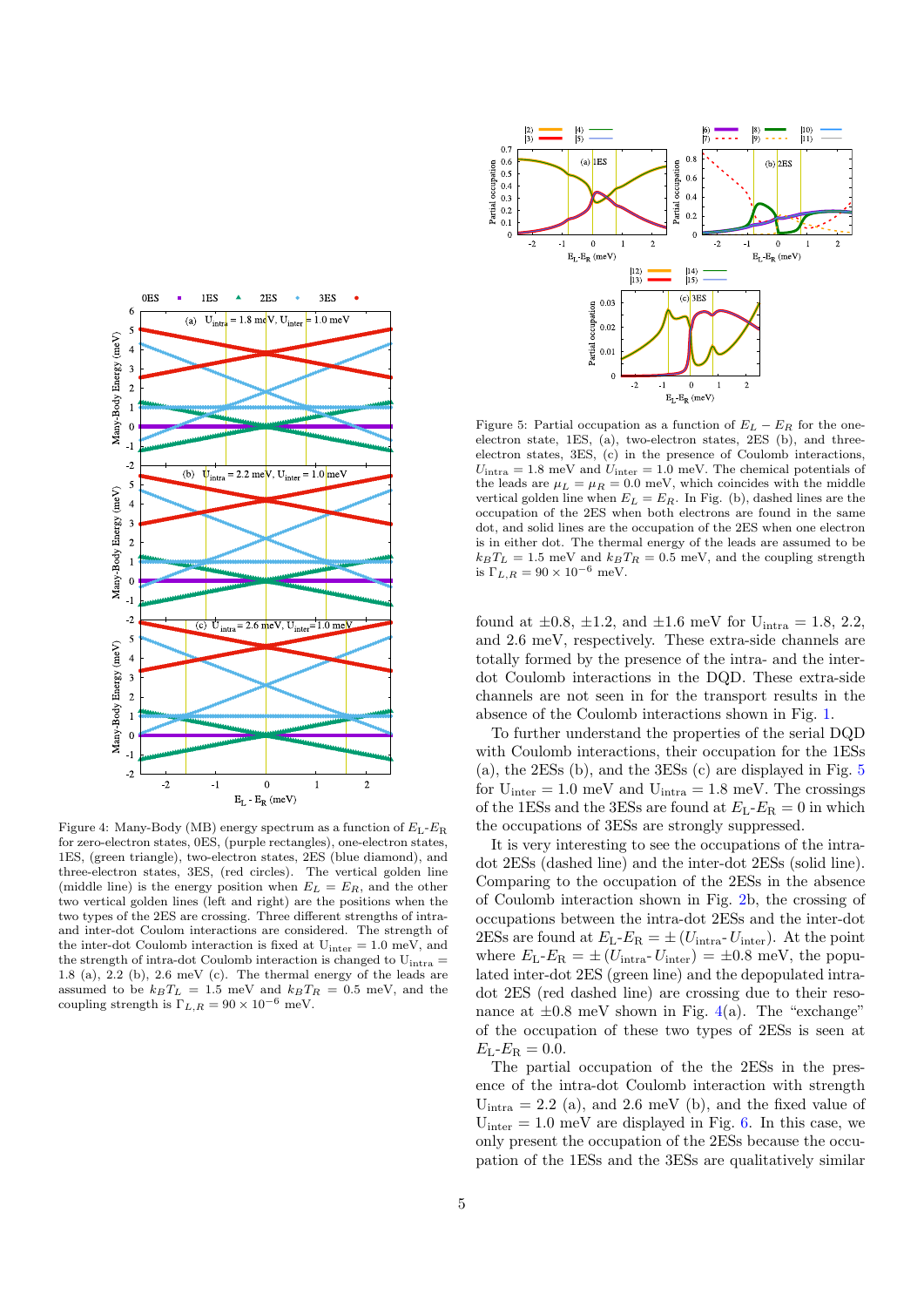<span id="page-5-0"></span>

Figure 6: Partial occupation as a function of  $E_L - E_R$  for twoelectron states, 2ES where  $U_{\text{intra}} = 2.2$  (a), and 2.6 meV (b) with  $U_{\text{inter}} = 1.0 \text{ meV}$ . The chemical potentials of the leads are  $\mu_L$  =  $\mu_R = 0.0$  meV which coincides with the middle vertical golden line when  $E_L = E_R$ . The dashed lines are the occupation of 2ES when both electrons are found in the same dot, and solid lines are the occupation of 2ES when one electron in either dot is realized. The thermal energy of the leads are assumed to be  $k_BT_L = 1.5$  meV and  $k_BT_R = 0.5$  meV, and the coupling strength is  $\Gamma_{L,R} = 90 \times$  $10^{-6}$  meV.

to that shown in Fig.  $5(a,c)$  $5(a,c)$ . It is worth to notice that the exchange of occupation between the intra-dot 2ESs and the inter-dot 2ESs are shifted to a higher/lower value of  $E_L-E_R$  as the strength of intra-dot Coulomb interaction is larger. In the case of  $U_{intra} = 2.2$  meV, the exchanges between the depopulated and the populated 2ESs is shifted to  $E_{\text{L}}-E_{\text{R}} = \pm (U_{\text{intra}}-U_{\text{inter}}) = \pm 1.2 \text{ meV}$ , while the exchange takes place at  $\pm 1.6$  meV for  $U_{intra} = 2.6$  meV. This further confirms the resonance between both types of 2ESs at  $\pm (U_{\text{intra}}-U_{\text{inter}})$  for different values of  $U_{\text{intra}}$ .

It is interesting to see the thermoelectric properties in the presence of the intra- and the inter-dot Coulomb interactions. The TEC (a), the HC (b), and the EC (c) are displayed in Fig. [7](#page-5-1) for different strength of the intra-dot Coulomb interactions. We compare the DQD without the Coulomb interactions  $U_{inter} = 0.0$  meV, and  $U_{intra} = 0.0$  meV (orange), and with the intra- and the inter-dot Coulomb interactions  $U_{intra} = 1.8$  (green), 2.2 (blue), 2.6 meV (red) here, with the inter-dot Coulomb interaction fixed at  $U_{inter} = 1.0$  meV in all three cases.

Comparing to the thermoelectric properties of the DQD without Coulomb interactions, the TEC, the HC, and the EC are increased over the entire range of  $E_L-E_R$ . The most interesting point here is that the extra side-peaks in the TEC, the HC, and the EC are found in addition to the main peak at  $E_L-E_R = 0.0$ . The side peaks are formed at  $E_L-E_R = \pm (U_{\text{intra}}-U_{\text{inter}})$ . The current strength for

<span id="page-5-1"></span>

Figure 7: Thermoelectric current, TEC, (a), Heat current, HC, (b), and Energy current, EC, (c) as a function of  $E_L-E_R$  for the DQD without Coulomb interactions  $U_{inter} = 0.0$  meV, and  $U_{intra} =$ 0.0 meV (orange), and with intra- and inter-dot Coulomb interactions of  $U_{intra} = 1.8$  (green), 2.2 (blue), 2.6 meV (red), and the inter-dot Coulomb interaction is fixed at Uinter = 1.0 meV in all three cases. The chemical potentials of the leads are  $\mu_L = \mu_R$  = 0.0 meV which coincides with the middle vertical golden line when  $E_L = E_R$ . The thermal energy of the leads are assumed to be  $k_B T_L = 1.5$  meV and  $k_B T_R = 0.5$  meV, and the coupling strength is  $\Gamma_{L,R} = 90 \times 10^{-6}$  meV.

the left and the right side peaks are slightly different arising from different occupation strength at  $-(U_{\text{intra}}-U_{\text{inter}})$ and  $+(U<sub>intra</sub>-U<sub>inter</sub>)$ . The origin of the current side peaks comes totally from the contribution of the intra- and the inter-dot 2ESs to the electron transport in the presence of Coulomb interactions. In fact, the intra- and the inter-dot 2ESs do not only contribute to the current side peak, but they also enhance the main current peak at  $E_L-E_R = 0.0$ as the 2ESs are populated and cross at this point. The side peak in the current is enhanced with increasing strength of the intra-dot Coulomb interaction. The HC and the EC are very similar as the chemical potential of the leads are assumed to be zero,  $\mu_{L,R} = 0.0$ .

Next we study the effects of cotunneling on the thermoelectric properties of the DQD-leads system. As we mentioned before the 1vN only considers the sequential tunneling between the leads and the DQD. To take into account the cotunneling effect, we consider a second-order von-Neumann master equation, 2vN [\[36,](#page-8-11) [37\]](#page-8-12), which is also implemented in QmeQ. The approximations for the 2vN method are almost the same as for the 1vN method except terms including up to two electron/hole excitations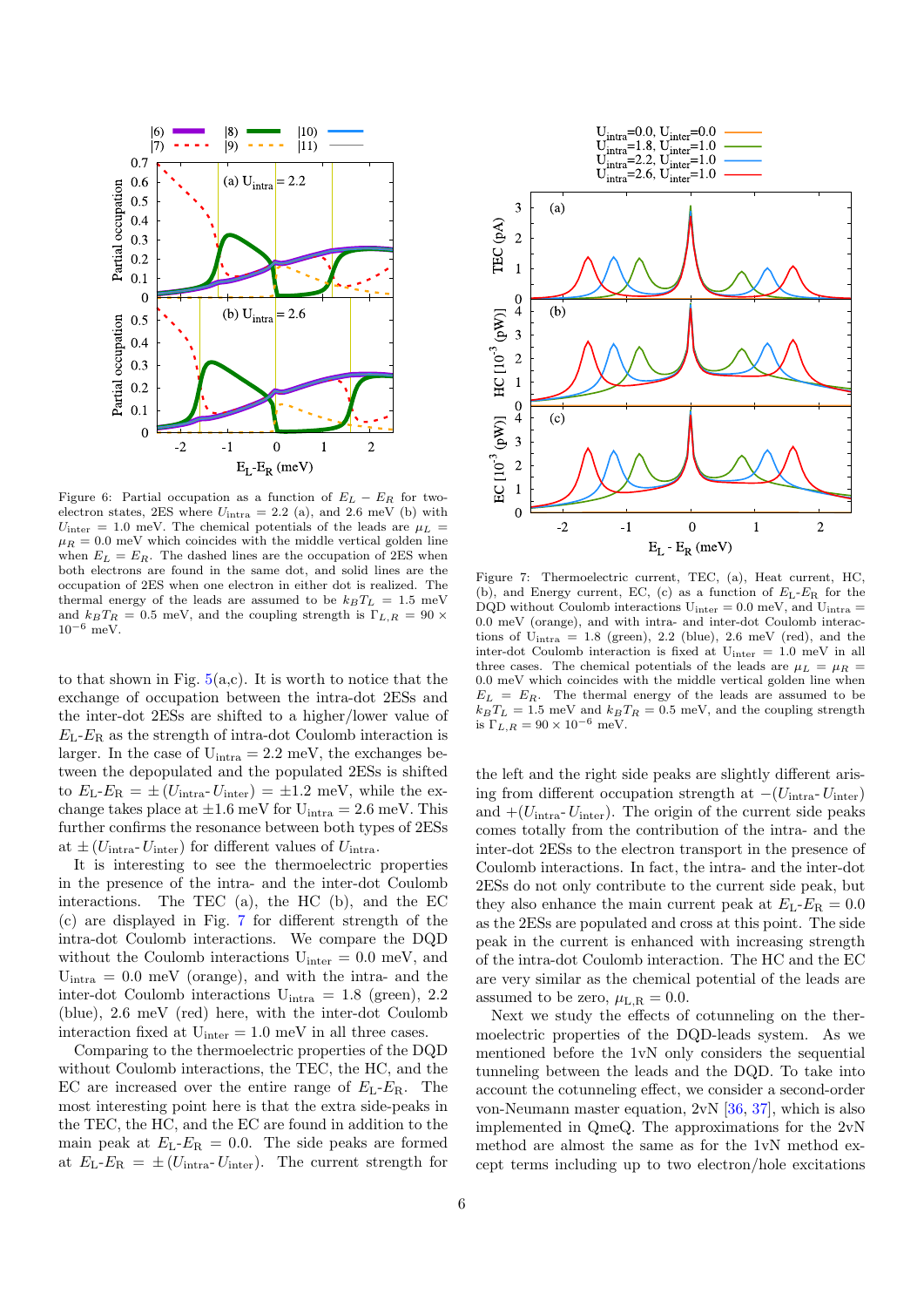<span id="page-6-1"></span>

Figure 8: Thermoelectric current, TEC, (a), and Heat current, HC, (b) as a function of  $E_L$ - $E_R$  for the DQD where 1vN (blue) and 2vN (red) are considered. The intra-dot Coulomb interactions is  $U_{intra}$  $2.2 \text{ meV}$ , and the inter-dot Coulomb interaction is  $U_{inter} = 1.0 \text{ meV}$ . The chemical potentials of the leads are  $\mu_L = \mu_R = 0.0$  meV. The thermal energy of the leads are assumed to be  $k_B T_L = 1.5$  meV and  $k_B T_R = 0.5$  meV, and the coupling strength is  $\Gamma_{L,R} = 90 \times$  $10^{-6}$  meV for 1vN, and  $\Gamma_{L,R} = 50 \times 10^{-5}$  meV for 2vN.

are taken into account. In addition, the condition for the coupling strength is changed to  $\Gamma_{L,R} \lesssim T_{L,R}$  in 2vN method. We assume the thermal energy of the leads to be  $k_B T_L = 1.5$  meV and  $k_B T_R = 0.5$  meV, and the coupling strength is  $\Gamma_{L,R} = 50 \times 10^{-5}$  meV. So, our system converges under these assumptions.

In Fig. [8,](#page-6-1) we compare the TEC  $(a)$ , and the HC  $(b)$ results obtained via the 1vN (blue), and the 2vN (red), where the Coulomb interactions are  $U_{intra} = 2.2$  meV, and  $U_{inter} = 1.0$  meV. We do not present the the EC here because it is the same as the HC. It is very interesting to see that the main peak current is extremely suppressed and the side peaks current is strongly enhanced for the 2vN. This is an indication that the crossing of both types of 2ESs at  $E_L-E_R = \pm (U_{\text{intra}}-U_{\text{inter}})$  can enhance the tunneling of two electrons between the leads and the DQD. As a result, the current of the side peaks is increased.

Finally, we consider different sequential tunneling approaches of master equations including the Pauli [\[38\]](#page-8-13), the Redfield [\[39\]](#page-8-14), and the simple first order Lindblad approach [\[37,](#page-8-12) [40\]](#page-8-15) in addition to the 1vN method. In general, the approximations in these sequential approaches of master equations are almost the same except that the sequential tunneling in the presence of coherences is taken into account for the Redfield, the first order Lindblad approach, and the 1vN approaches, while the coherences in the Pauli formulation are neglected. So, if the coherences are important in a system such as our model, we should carefully select and use an appropriate master equation approach.

<span id="page-6-2"></span>

Figure 9: Thermoelectric current, TEC, as a function of  $E_{\rm L} - E_{\rm R}$ for  $\Gamma_{\text{L,R}} = 0.07 > \Omega = 0.05$  (a), and  $\Gamma_{\text{L,R}} = 0.0005 < \Omega = 0.05$ (b). We assume  $U_{intra} = 2.2$  meV, and  $U_{inter} = 1.0$  meV. The chemical potentials of the leads are  $\mu_L = \mu_R = 0.0$  meV, and the thermal energy of the leads are assumed to be  $k_BT_L = 1.5$  meV and  $k_B T_R = 0.5$  meV

The coherences are mainly affected by the inter-dot coupling strength,  $\Omega$ , and the strength of the coupling between the DQD and the leads,  $\Gamma_{L,R}$  [\[24\]](#page-7-20). In Fig. [9,](#page-6-2) the TEC is shown in the case of  $\Gamma_{L,R} > \Omega$  (a), and  $\Gamma_{L,R} < \Omega$  (b). If  $\Gamma_{\text{L,R}} > \Omega$ , the role of the coherences is relevant, while in the case of  $\Gamma_{\text{L,R}} < \Omega$ , the coherences are irrelevant. We can therefore see that the Pauli master equation gives a wrong TEC in Fig.  $9(a)$  $9(a)$ . In addition, a perfect agreement between the Pauli current and the current obtained via the other methods of master equations is seen when the coherences are irrelevant (see Fig. [9\(](#page-6-2)b)).

## <span id="page-6-0"></span>4. Conclusion

To conclude, the thermoelectric, the heat, and the energy currents through a DQD are studied using five different approaches for a master equation including sequential and cotunneling terms. We take into account the intraand the inter-dot Coulomb interaction leading to resonance of two different types of two-electron states, 2ES. At the resonance energy of the 2ESs, the intra-dot 2ESs are depopulated and the inter-dot 2ESs are populated. Consequently, the thermal transport is enhanced at these energy resonance leading to the emerging of side peaks in the currents. If cotunneling processes are considered via a second order master equation (2vN), the current side peaks are enhanced as the crossings of the 2ESs encourage two a electron transport from the leads to the DQD. In addition, the issue of coherences in the sequential tunneling was described and a suitable master equation for thermal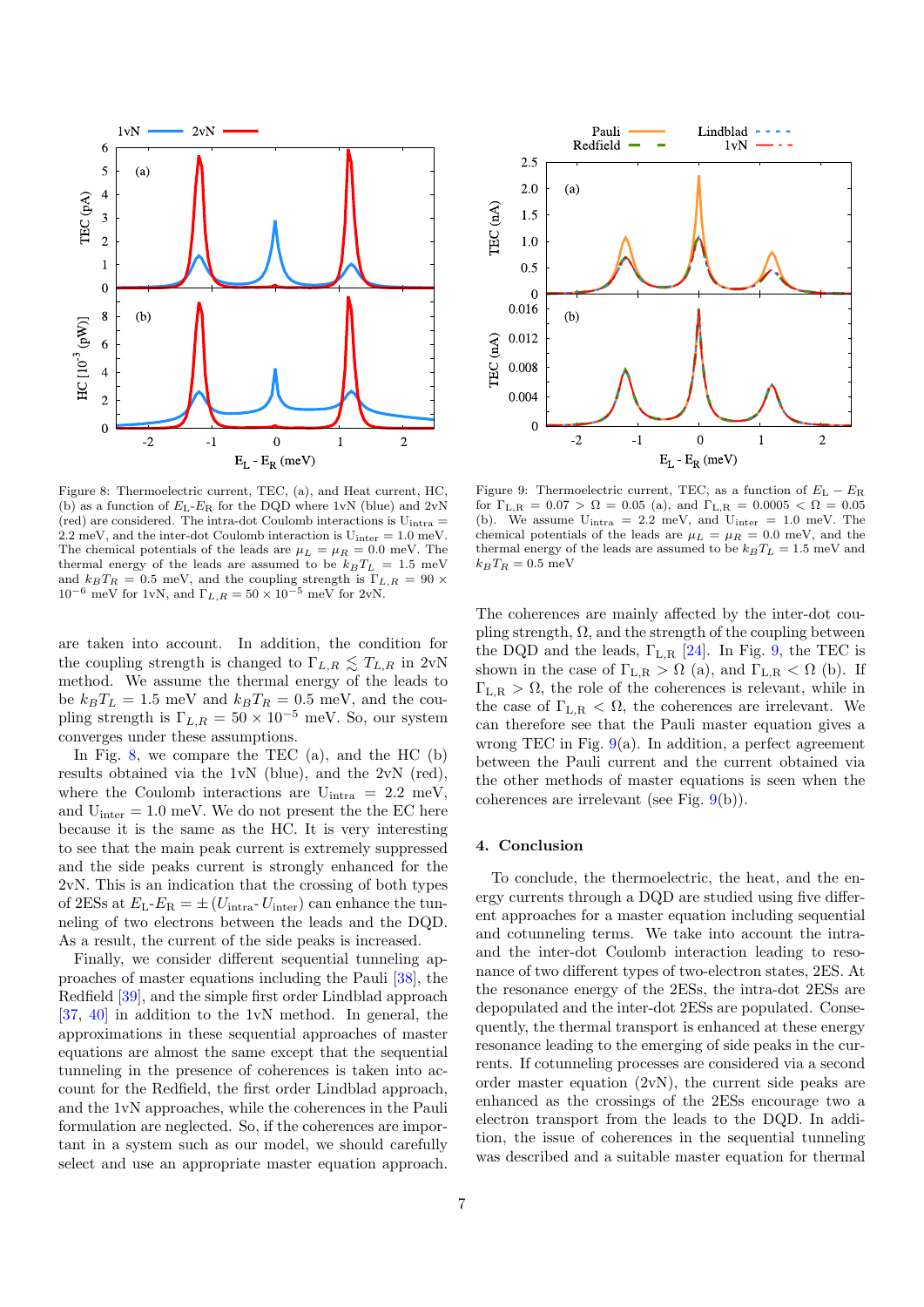transport is proposed when the coherences are relevant in the system.

### 5. Acknowledgment

This work was financially supported by the University of Sulaimani and the Research center of Komar University of Science and Technology. The computations were performed on resources provided by the Division of Computational Nanoscience at the University of Sulaimani.

#### References

- <span id="page-7-0"></span>[1] M. A. Cotta, [Quantum dots and their applications: What](https://doi.org/10.1021/acsanm.0c01386) [lies ahead?,](https://doi.org/10.1021/acsanm.0c01386) ACS Applied Nano Materials 3 (6) (2020) 4920– 4924. [arXiv:https://doi.org/10.1021/acsanm.0c01386](http://arxiv.org/abs/https://doi.org/10.1021/acsanm.0c01386), [doi:](https://doi.org/10.1021/acsanm.0c01386) [10.1021/acsanm.0c01386](https://doi.org/10.1021/acsanm.0c01386).
	- URL <https://doi.org/10.1021/acsanm.0c01386>
- [2] C. H. Bennett, D. P. DiVincenzo, [Quantum information and](https://doi.org/10.1038/35005001) [computation,](https://doi.org/10.1038/35005001) Nature 404 (6775) (2000) 247–255. [doi:10.1038/](https://doi.org/10.1038/35005001) [35005001](https://doi.org/10.1038/35005001).
- URL <https://doi.org/10.1038/35005001>
- [3] W. G. van der Wiel, S. De Franceschi, J. M. Elzerman, T. Fujisawa, S. Tarucha, L. P. Kouwenhoven, [Electron transport](https://link.aps.org/doi/10.1103/RevModPhys.75.1) [through double quantum dots,](https://link.aps.org/doi/10.1103/RevModPhys.75.1) Rev. Mod. Phys. 75 (2002) 1–22. [doi:10.1103/RevModPhys.75.1](https://doi.org/10.1103/RevModPhys.75.1). URL <https://link.aps.org/doi/10.1103/RevModPhys.75.1>
- <span id="page-7-1"></span>[4] W. G. van der Wiel, M. Stopa, T. Kodera, T. Hatano, S. Tarucha, [Semiconductor quantum dots for electron spin](https://doi.org/10.1088%2F1367-2630%2F8%2F2%2F028) [qubits,](https://doi.org/10.1088%2F1367-2630%2F8%2F2%2F028) New Journal of Physics 8 (2) (2006) 28–28. [doi:](https://doi.org/10.1088/1367-2630/8/2/028) [10.1088/1367-2630/8/2/028](https://doi.org/10.1088/1367-2630/8/2/028).
- URL <https://doi.org/10.1088%2F1367-2630%2F8%2F2%2F028>
- <span id="page-7-2"></span>[5] M. Bagheri Tagani, H. Rahimpour Soleimani, [Influence of](http://scitation.aip.org/content/aip/journal/jap/112/10/10.1063/1.4767376) [electron-phonon interaction on the thermoelectric properties of](http://scitation.aip.org/content/aip/journal/jap/112/10/10.1063/1.4767376) [a serially coupled double quantum dot system,](http://scitation.aip.org/content/aip/journal/jap/112/10/10.1063/1.4767376) Journal of Applied Physics 112 (10)  $(2012)$  – [doi:10.1063/1.4767376](https://doi.org/10.1063/1.4767376). URL [http://scitation.aip.org/content/aip/journal/jap/](http://scitation.aip.org/content/aip/journal/jap/112/10/10.1063/1.4767376) [112/10/10.1063/1.4767376](http://scitation.aip.org/content/aip/journal/jap/112/10/10.1063/1.4767376)
- <span id="page-7-21"></span>[6] V. Gudmundsson, N. R. Abdullah, A. Sitek, H.-S. Goan, C.- S. Tang, A. Manolescu, [Current correlations for the transport](http://www.sciencedirect.com/science/article/pii/S0375960118303748) [of interacting electrons through parallel quantum dots in a](http://www.sciencedirect.com/science/article/pii/S0375960118303748) [photon cavity,](http://www.sciencedirect.com/science/article/pii/S0375960118303748) Physics Letters A 382 (25) (2018) 1672–1678. [doi:10.1016/j.physleta.2018.04.017](https://doi.org/10.1016/j.physleta.2018.04.017). URL [http://www.sciencedirect.com/science/article/pii/](http://www.sciencedirect.com/science/article/pii/S0375960118303748) [S0375960118303748](http://www.sciencedirect.com/science/article/pii/S0375960118303748)
- <span id="page-7-3"></span>[7] V. Gudmundsson, T. H. Jonsson, M. L. Bernodusson, N. R. Abdullah, A. Sitek, H.-S. Goan, C.-S. Tang, A. Manolescu, [Regimes of radiative and nonradiative transitions in transport](https://onlinelibrary.wiley.com/doi/abs/10.1002/andp.201600177) [through an electronic system in a photon cavity reaching](https://onlinelibrary.wiley.com/doi/abs/10.1002/andp.201600177) [a steady state,](https://onlinelibrary.wiley.com/doi/abs/10.1002/andp.201600177) Annalen der Physik 529 (1-2) 1600177. [arXiv:https://onlinelibrary.wiley.com/doi/pdf/10.1002/](http://arxiv.org/abs/https://onlinelibrary.wiley.com/doi/pdf/10.1002/andp.201600177) [andp.201600177](http://arxiv.org/abs/https://onlinelibrary.wiley.com/doi/pdf/10.1002/andp.201600177), [doi:10.1002/andp.201600177](https://doi.org/10.1002/andp.201600177). URL [https://onlinelibrary.wiley.com/doi/abs/10.1002/](https://onlinelibrary.wiley.com/doi/abs/10.1002/andp.201600177)

[andp.201600177](https://onlinelibrary.wiley.com/doi/abs/10.1002/andp.201600177)

- <span id="page-7-4"></span>[8] S. Dorsch, A. Svilans, M. Josefsson, B. Goldozian, M. Kumar, C. Thelander, A. Wacker, A. Burke, [Heat driven transport in](https://doi.org/10.1021/acs.nanolett.0c04017) [serial double quantum dot devices,](https://doi.org/10.1021/acs.nanolett.0c04017) Nano Letters 21 (2) (2021) 988–994, pMID: 33459021. [arXiv:https://doi.org/10.1021/](http://arxiv.org/abs/https://doi.org/10.1021/acs.nanolett.0c04017) [acs.nanolett.0c04017](http://arxiv.org/abs/https://doi.org/10.1021/acs.nanolett.0c04017), [doi:10.1021/acs.nanolett.0c04017](https://doi.org/10.1021/acs.nanolett.0c04017). URL <https://doi.org/10.1021/acs.nanolett.0c04017>
- <span id="page-7-5"></span>[9] W. G. van der Wiel, T. H. Oosterkamp, S. de Franceschi, C. J. P. M. Harmans, L. P. Kouwenhoven, [Photon Assisted Tunneling](https://doi.org/10.1007/978-94-010-0530-2_3) [in Quantum Dots,](https://doi.org/10.1007/978-94-010-0530-2_3) Springer Netherlands, Dordrecht, 2002, pp. 43–68. [doi:10.1007/978-94-010-0530-2\\_3](https://doi.org/10.1007/978-94-010-0530-2_3). URL [https://doi.org/10.1007/978-94-010-0530-2\\_3](https://doi.org/10.1007/978-94-010-0530-2_3)
- <span id="page-7-6"></span>[10] N. R. Abdullah, C. S. Tang, A. Manolescu, V. Gudmundsson, Delocalization of electrons by cavity photons in transport through a quantum dot molecule, Physica E 64 (2014) 254–262.
- <span id="page-7-7"></span>[11] N. R. Abdullah, C.-S. Tang, A. Manolescu, V. Gudmundsson, [Cavity-photon controlled thermoelectric transport](https://doi.org/10.1021/acsphotonics.5b00532) [through a quantum wire,](https://doi.org/10.1021/acsphotonics.5b00532) ACS Photonics 3 (2) (2016) 249– 254. [arXiv:https://doi.org/10.1021/acsphotonics.5b00532](http://arxiv.org/abs/https://doi.org/10.1021/acsphotonics.5b00532), [doi:10.1021/acsphotonics.5b00532](https://doi.org/10.1021/acsphotonics.5b00532). URL <https://doi.org/10.1021/acsphotonics.5b00532>
- <span id="page-7-8"></span>[12] L. P. Kouwenhoven, S. Jauhar, K. McCormick, D. Dixon, P. L. McEuen, Y. V. Nazarov, N. C. van der Vaart, C. T. Foxon, [Photon-assisted tunneling through a quantum dot,](http://link.aps.org/doi/10.1103/PhysRevB.50.2019) Phys. Rev. B 50 (1994) 2019–2022. [doi:10.1103/PhysRevB.50.2019](https://doi.org/10.1103/PhysRevB.50.2019). URL <http://link.aps.org/doi/10.1103/PhysRevB.50.2019>
- <span id="page-7-9"></span>[13] D. A. Wharam, T. Heinzel, [Coulomb Blockade in Quantum](https://doi.org/10.1007/978-94-011-0019-9_25) [Dots,](https://doi.org/10.1007/978-94-011-0019-9_25) Springer Netherlands, Dordrecht, 1995, pp. 311–325. [doi:10.1007/978-94-011-0019-9\\_25](https://doi.org/10.1007/978-94-011-0019-9_25). URL [https://doi.org/10.1007/978-94-011-0019-9\\_25](https://doi.org/10.1007/978-94-011-0019-9_25)
- <span id="page-7-10"></span>[14] K. Torfason, A. Manolescu, S. I. Erlingsson, V. Gudmundsson, [Thermoelectric current and coulomb-blockade plateaus in a](https://www.sciencedirect.com/science/article/pii/S1386947713001689) [quantum dot,](https://www.sciencedirect.com/science/article/pii/S1386947713001689) Physica E: Low-dimensional Systems and Nanostructures 53 (2013) 178–185. [doi:https://doi.org/10.1016/](https://doi.org/https://doi.org/10.1016/j.physe.2013.05.005) [j.physe.2013.05.005](https://doi.org/https://doi.org/10.1016/j.physe.2013.05.005). URL [https://www.sciencedirect.com/science/article/pii/](https://www.sciencedirect.com/science/article/pii/S1386947713001689) [S1386947713001689](https://www.sciencedirect.com/science/article/pii/S1386947713001689)
- <span id="page-7-11"></span>[15] J. S. Lim, D. Sánchez, R. López, [Engineering drag currents](https://doi.org/10.1088/1367-2630/aaac0e) [in coulomb coupled quantum dots](https://doi.org/10.1088/1367-2630/aaac0e) 20 (2) (2018) 023038. [doi:](https://doi.org/10.1088/1367-2630/aaac0e) [10.1088/1367-2630/aaac0e](https://doi.org/10.1088/1367-2630/aaac0e). URL <https://doi.org/10.1088/1367-2630/aaac0e>

<span id="page-7-12"></span>[16] B. N. Narozhny, A. Levchenko, [Coulomb drag,](https://link.aps.org/doi/10.1103/RevModPhys.88.025003) Rev. Mod.

- Phys. 88 (2016) 025003. [doi:10.1103/RevModPhys.88.025003](https://doi.org/10.1103/RevModPhys.88.025003). [https://link.aps.org/doi/10.1103/RevModPhys.88.](https://link.aps.org/doi/10.1103/RevModPhys.88.025003) [025003](https://link.aps.org/doi/10.1103/RevModPhys.88.025003)
- <span id="page-7-13"></span>[17] A. J. Keller, J. S. Lim, D. Sánchez, R. López, S. Amasha, J. A. Katine, H. Shtrikman, D. Goldhaber-Gordon, [Cotunneling drag](https://link.aps.org/doi/10.1103/PhysRevLett.117.066602) [effect in coulomb-coupled quantum dots,](https://link.aps.org/doi/10.1103/PhysRevLett.117.066602) Phys. Rev. Lett. 117 (2016) 066602. [doi:10.1103/PhysRevLett.117.066602](https://doi.org/10.1103/PhysRevLett.117.066602). URL [https://link.aps.org/doi/10.1103/PhysRevLett.117.](https://link.aps.org/doi/10.1103/PhysRevLett.117.066602) [066602](https://link.aps.org/doi/10.1103/PhysRevLett.117.066602)
- <span id="page-7-14"></span>[18] V. Talbo, J. Saint-Martin, S. Retailleau, P. Dollfus, [Non](https://doi.org/10.1038/s41598-017-14009-4)[linear effects and thermoelectric efficiency of quantum dot-based](https://doi.org/10.1038/s41598-017-14009-4) [single-electron transistors,](https://doi.org/10.1038/s41598-017-14009-4) Scientific Reports 7 (1) (2017) 14783. [doi:10.1038/s41598-017-14009-4](https://doi.org/10.1038/s41598-017-14009-4).

URL <https://doi.org/10.1038/s41598-017-14009-4>

- <span id="page-7-15"></span>[19] V. Moldoveanu, A. Manolescu, C.-S. Tang, V. Gudmundsson, [Coulomb interaction and transient charging of excited states](http://link.aps.org/doi/10.1103/PhysRevB.81.155442) [in open nanosystems,](http://link.aps.org/doi/10.1103/PhysRevB.81.155442) Phys. Rev. B 81 (2010) 155442. [doi:](https://doi.org/10.1103/PhysRevB.81.155442) [10.1103/PhysRevB.81.155442](https://doi.org/10.1103/PhysRevB.81.155442).
- <span id="page-7-16"></span>URL <http://link.aps.org/doi/10.1103/PhysRevB.81.155442> [20] S. quan Wu, J. feng Chen, G. ping Zhao, [The effect of the](https://www.sciencedirect.com/science/article/pii/S0921452610011221) [interdot coulomb interaction on kondo resonances in series](https://www.sciencedirect.com/science/article/pii/S0921452610011221)[coupled double quantum dots,](https://www.sciencedirect.com/science/article/pii/S0921452610011221) Physica B: Condensed Matter 406 (4) (2011) 749–755. [doi:https://doi.org/10.1016/j.](https://doi.org/https://doi.org/10.1016/j.physb.2010.11.057) [physb.2010.11.057](https://doi.org/https://doi.org/10.1016/j.physb.2010.11.057). URL [https://www.sciencedirect.com/science/article/pii/](https://www.sciencedirect.com/science/article/pii/S0921452610011221)
- <span id="page-7-17"></span>[S0921452610011221](https://www.sciencedirect.com/science/article/pii/S0921452610011221) [21] V. Moldoveanu, B. Tanatar, [Coulomb drag in parallel quantum](https://doi.org/10.1209/0295-5075/86/67004) [dots](https://doi.org/10.1209/0295-5075/86/67004) 86 (6) (2009) 67004. [doi:10.1209/0295-5075/86/67004](https://doi.org/10.1209/0295-5075/86/67004). URL <https://doi.org/10.1209/0295-5075/86/67004>
- <span id="page-7-18"></span>[22] B. Goldozian, F. A. Damtie, G. Kiršanskas, A. Wacker, [Trans](https://doi.org/10.1038/srep22761)[port in serial spinful multiple-dot systems: The role of electron](https://doi.org/10.1038/srep22761)[electron interactions and coherences,](https://doi.org/10.1038/srep22761) Scientific Reports 6 (1) (2016) 22761. [doi:10.1038/srep22761](https://doi.org/10.1038/srep22761). URL <https://doi.org/10.1038/srep22761>
- <span id="page-7-19"></span>[23] N. R. Abdullah, C.-S. Tang, A. Manolescu, V. Gudmundsson, [Spin-dependent heat and thermoelectric currents in a Rashba](http://www.sciencedirect.com/science/article/pii/S1386947717311372) [ring coupled to a photon cavity,](http://www.sciencedirect.com/science/article/pii/S1386947717311372) Physica E: Low-dimensional Systems and Nanostructures (2017) –[doi:10.1016/j.physe.](https://doi.org/10.1016/j.physe.2017.09.011) [2017.09.011](https://doi.org/10.1016/j.physe.2017.09.011). URL [http://www.sciencedirect.com/science/article/pii/](http://www.sciencedirect.com/science/article/pii/S1386947717311372) [S1386947717311372](http://www.sciencedirect.com/science/article/pii/S1386947717311372)
- <span id="page-7-20"></span>[24] G. Kiršanskas, J. N. Pedersen, O. Karlström, M. Leijnse, A. Wacker, [Qmeq 1.0: An open-source python package for](https://www.sciencedirect.com/science/article/pii/S0010465517302515) [calculations of transport through quantum dot devices,](https://www.sciencedirect.com/science/article/pii/S0010465517302515) Com-